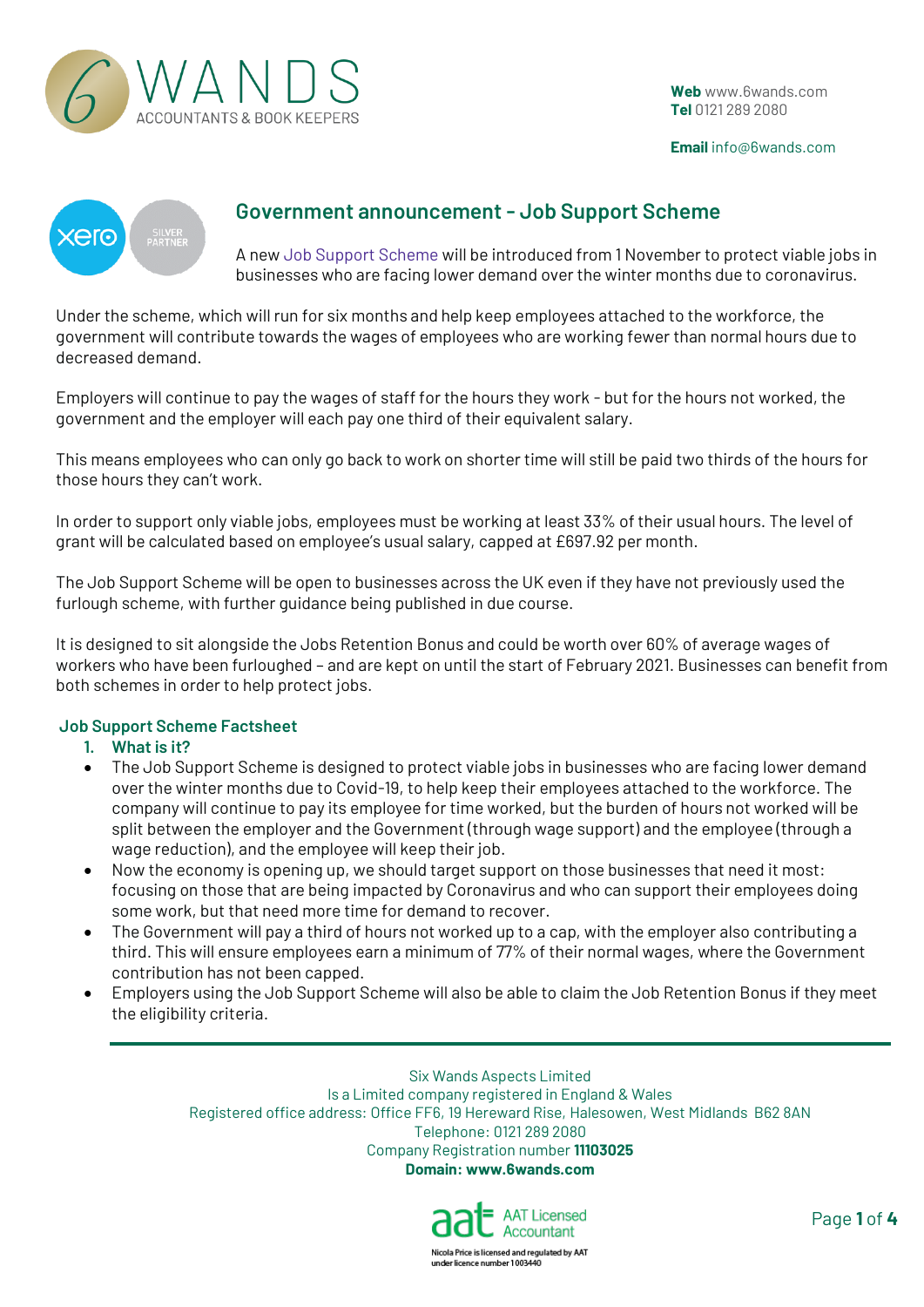

• The scheme will open on 1 November 2020 and run for 6 months, until April 2021. Further guidance will be published shortly.

### **2. Who is eligible?**

### **I. Employers**

- All employers with a UK bank account and UK PAYE schemes can claim the grant. Neither the employer nor the employee needs to have previously used the Coronavirus Job Retention Scheme.
- Large businesses will have to meet a financial assessment test, so the scheme is only available to those whose turnover is lower now than before experiencing difficulties.

From Covid-19. There will be no financial assessment test for small and medium enterprises (SMEs).

• Our expectation is that large employers using the Job Support Scheme will not be making capital distributions, such as dividend payments or share buybacks, whilst accessing the grant. Further details will be set out in guidance.

### **II. Employees**

- Employees must be on an employer's PAYE payroll on or before 23 September 2020. This means a Real Time Information (RTI) submission notifying payment to that employee to HMRC must have been made on or before 23 September 2020.
- In order to support viable jobs, for the first three months of the scheme the employee must work at least 33% of their usual hours. After 3 months, the Government will consider whether to increase this minimum hours threshold.

Employees will be able to cycle on and off the scheme and do not have to be working the same pattern each month, but each short-time working arrangement must cover a minimum period of seven days.

### **3. What does the grant cover?**

- For every hour not worked by the employee, both the Government and employer will pay a third each of the usual hourly wage for that employee. The Government contribution will be capped at £697.92 a month.
- Grant payments will be made in arrears, reimbursing the employer for the Government's contribution. The grant will not cover Class 1 employer NICs or pension contributions, although these contributions will remain payable by the employer.
- "Usual wages" calculations will follow a similar methodology as for the Coronavirus Job Retention Scheme. Full details will be set out in guidance shortly. Employees who have previously been furloughed, will have their underlying usual pay and/or hours used to calculate usual wages, not the amount they were paid whilst on furlough.
- Employers must pay employees their contracted wages for hours worked, and the Government and employer contributions for hours not worked. Our expectation is that employers cannot top up their employees' wages above the two-thirds contribution to hours not worked at their own expense.

Six Wands Aspects Limited Is a Limited company registered in England & Wales Registered office address: Office FF6, 19 Hereward Rise, Halesowen, West Midlands B62 8AN Telephone: 0121 289 2080 Company Registration number **11103025 Domain: www.6wands.com**

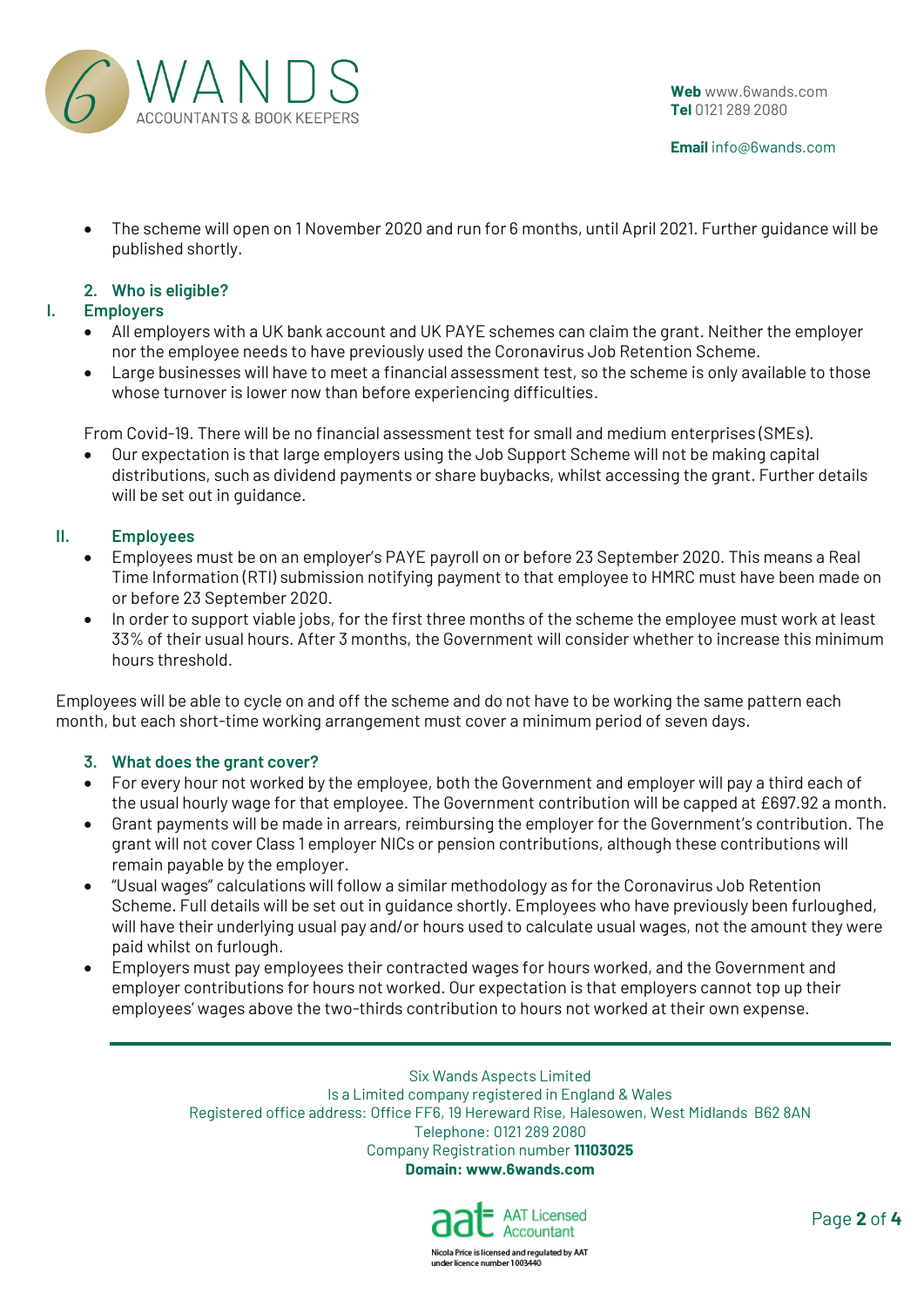

#### **Email** info@6wands.com

### **4. What does it mean to be on reduced hours?**

- The employee must be working at least 33% of their usual hours.
- For the time worked, employees must be paid their normal contracted wage.
- For time not worked, the employee will be paid up to two-thirds of their usual wage.
- Employees cannot be made redundant or put on notice of redundancy during the period within which their employer is claiming the grant for that employee.

## **5. How can I claim?**

- The scheme will be open from 1 November 2020 to the end of April 2021. Employers will be able to make a claim online through Gov.uk from December 2020. They will be paid on a monthly basis.
- Grants will be payable in arrears meaning that a claim can only be submitted in respect of a given pay period, after payment to the employee has been made and that payment has been reported to HMRC via an RTI return.

## **6. HMRC checks**

- HMRC will check claims. Payments may be withheld or need to be paid back if a claim is found to be fraudulent or based on incorrect information. Grants can only be used as reimbursement for wage costs actually incurred.
- Employers must agree the new short time working arrangements with their staff, make any changes to the employment contract by agreement, and notify the employee in writing. This agreement must be made available to HMRC on request.
- Our intention is that employees will be informed by HMRC directly of full details of the claim.

# **7. Examples**

- Beth normally works 5 days a week and earns £350 a week. Her company is suffering reduced sales due to coronavirus. Rather than making Beth redundant, the company puts Beth on the Job Support Scheme, working 2 days a week (40%of her usual hours).
- Her employer pays Beth £140 for the days she works.
- And for the time she is not working (3 days or 60%, worth £210), she will also earn 2/3, or £140, bringing her total earnings to £280, 80% of her normal wage.
- The Government will give a grant worth £70 (1/3 of hours not worked, equivalent to 20% of her normal wages) to Beth's employer to support them in keeping Beth's job.

| Hours Employee Worked           | 33% | 40% | 50% | 60% | 70%    |
|---------------------------------|-----|-----|-----|-----|--------|
| Hours Employee Not Working      | 67% | 60% | 50% | 40% | 30%    |
| Employee Earnings (% of normal) | 78% | 80% | 83% | 87% | $90\%$ |

Six Wands Aspects Limited Is a Limited company registered in England & Wales Registered office address: Office FF6, 19 Hereward Rise, Halesowen, West Midlands B62 8AN Telephone: 0121 289 2080 Company Registration number **11103025 Domain: www.6wands.com**